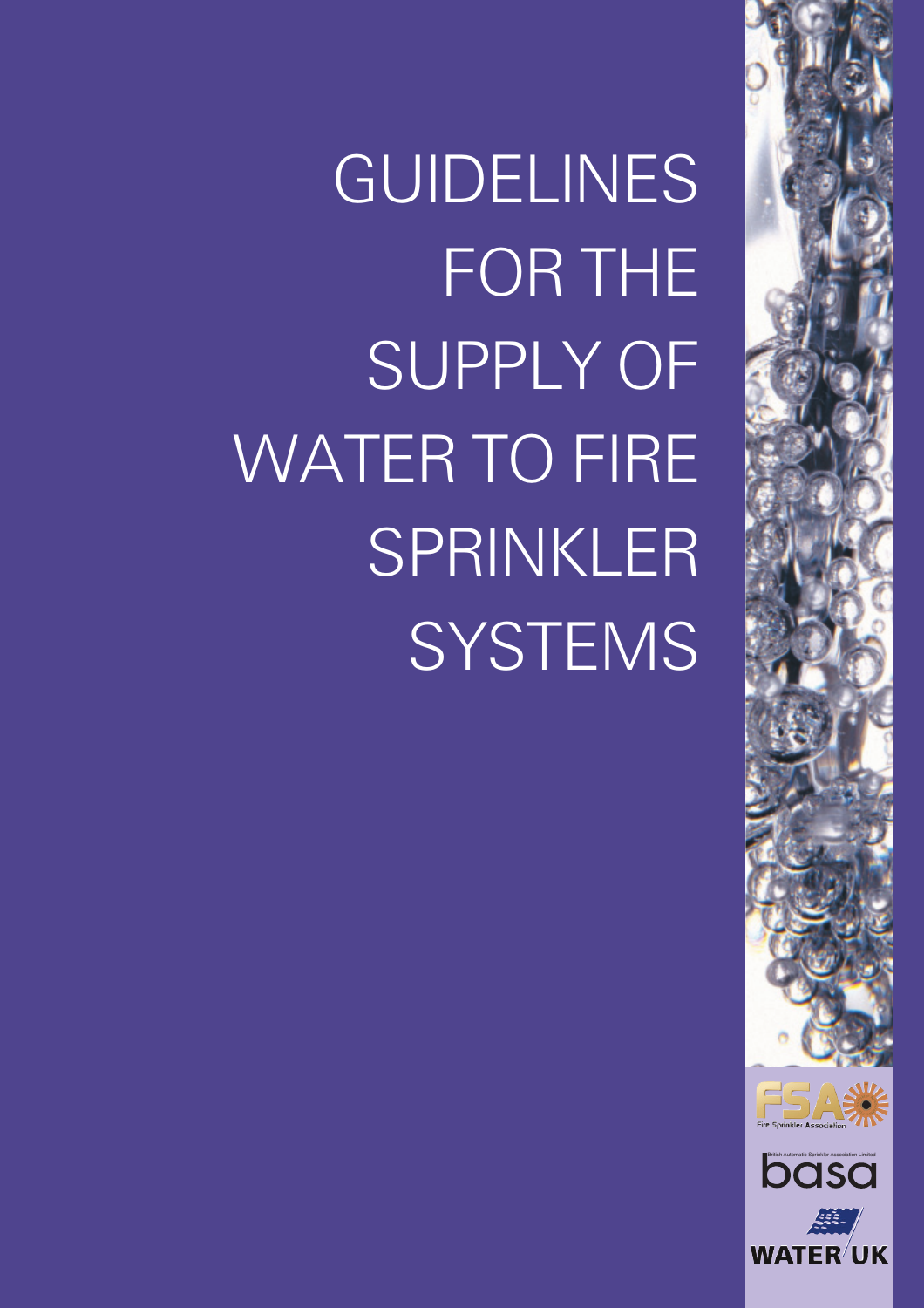### **Foreword**

### Working Together



It gives me great pleasure to be asked to write the Foreword to what is an extremely significant and important safety document and one which I believe will, in the longer term, serve to improve the safety of the people of the UK from fire by encouraging the greater use of domestic and residential sprinkler systems. The document also clearly demonstrates that given goodwill and understanding on both sides it is possible for the national associations of two industries having a common but diverse interest in a safety product to develop national guidelines which will enable their member companies to work together in harmony at a local level.

I know that the guidelines have only been produced as the result of some very hard work and the demonstration of a high degree of pragmatism by all sides. I believe therefore that we all have reasonable cause to be grateful to the representatives of the British Automatic Sprinkler Association, the Fire Sprinkler Association and Water UK who have taken part in the discussions of the Working Group since its first meeting on the 28th November 2001.

It is completely within the ethos of the current government to provide opportunities for such joint stakeholder developments to take place so I am glad that I have been able to play a part in the enabling process which has led to the development of this document. I must also at this moment pay tribute to the efforts of the National Fire Sprinkler Network in providing the Chairman of the Working Group plus the administrative backup to create the document and finally also to the Fire Protection Association for agreeing to publish it.

I believe that the 'Guidelines for the Supply of Water to Fire Sprinkler Systems' is an extremely important document and I commend it to you.

#### **Jim Knight MP**

*Chairman The Fire Protection Association Council* 

|  |                        | <b>Published by the Fire Protection Association</b> |
|--|------------------------|-----------------------------------------------------|
|  |                        | <b>Bastille Court</b>                               |
|  | Protec ion Asso ia ion | 2 Paris Garden                                      |
|  |                        | London SE1 8ND                                      |
|  |                        | Tel: 020 7902 5300 Fax: 020 7902 5301               |
|  |                        | Web: www.thefpa.co.uk                               |
|  |                        | Printed in Great Britain 1.5/05.04                  |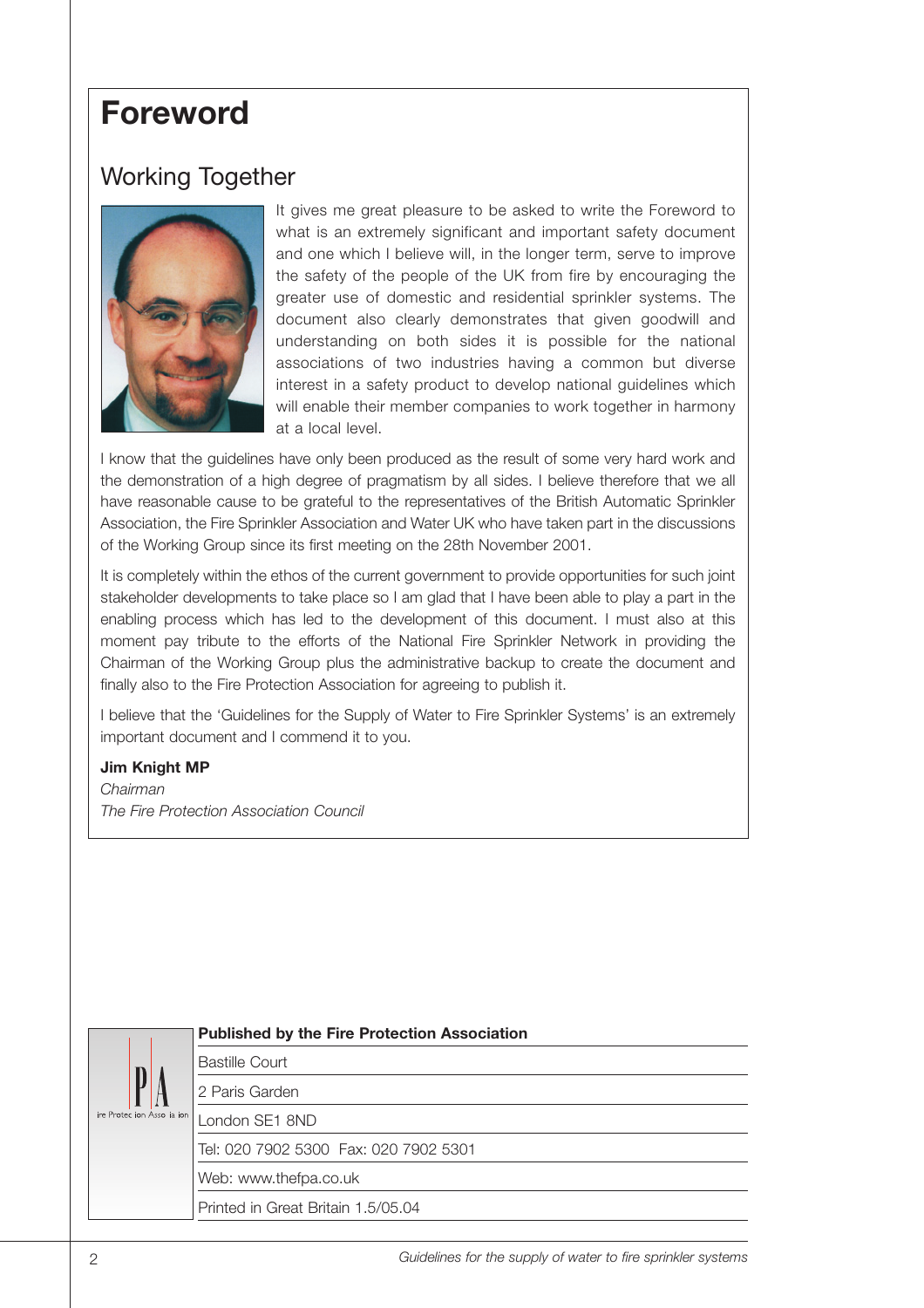# **CONTENTS**

| Introduction                                                         | 4              |  |
|----------------------------------------------------------------------|----------------|--|
| Scope                                                                | 5              |  |
| <b>Agreed Principles</b>                                             | 5              |  |
| <b>Water Policy Guidelines</b>                                       | 6              |  |
| 1. The Benefits of Sprinklers                                        | 6              |  |
| 2. Sprinkler Installations and their Water Supply Needs              | 6              |  |
| 3. Water Supply and Associated Legislation                           | $\overline{7}$ |  |
| 4. Conditions of Supply                                              | 8              |  |
| Conclusions                                                          | 9              |  |
| Acknowledgements                                                     | 9              |  |
| Annex A. typical flow rates for different types of sprinkler systems | 9              |  |
| Annex B. Glossary of Terms                                           |                |  |

#### **Further information can be obtained from:**

www,basa.org.uk

www.firesprinklers.org.uk

www.water.org.uk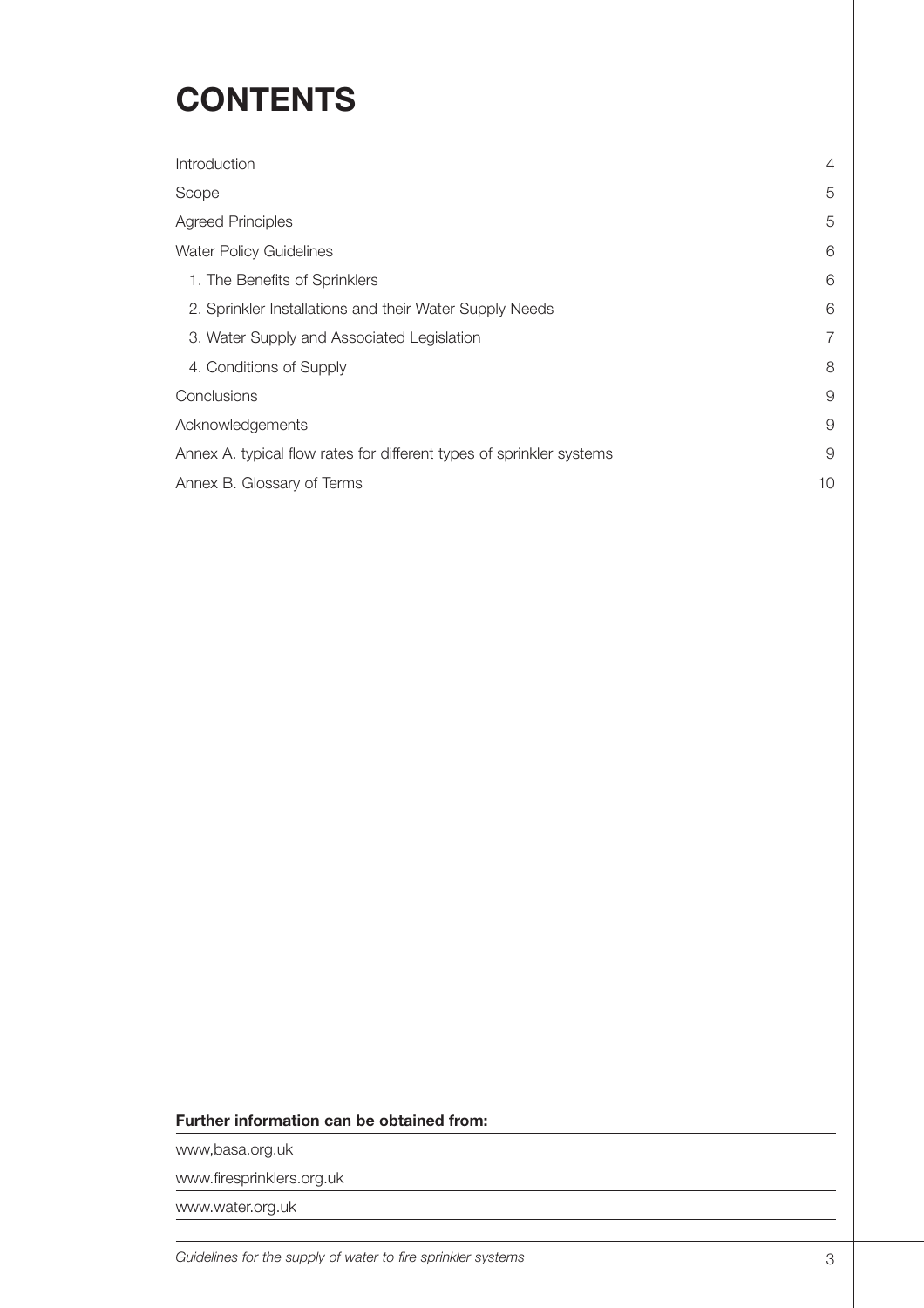## **INTRODUCTION**

These guidelines and the associated Technical Guidance document have been prepared by the participants identified below:

*The British Automatic Sprinkler Association The Fire Sprinkler Association Water UK* 

with the assistance and co-operation of:

*The National Fire Sprinkler Network The Chief Fire Officers' Association Her Majesty's Fire Service Inspectorate The Fire Protection Association The Fire Brigades Union* 

The document is intended to outline how water supplied by the Water Industry may be used for the suppression of fires by automatic fire sprinkler systems and establish guidelines for how these systems may be supplied. It is understood that water suppliers may produce their own policy and procedures based upon these guidelines so that everyone can understand what is expected of them and that the sprinkler systems may be enabled to perform correctly in the event of a fire. Further practical guidance is given in the associated Technical Guidance document.

In many thousands of buildings throughout the UK, permanently installed automatic fire sprinkler systems are used as a preventative measure to control fires, for both life safety and property protection. Some systems are fed directly from the water mains; others via a storage cistern and pump or pressure vessel arrangement.

For operational reasons including the minimising of leakage, the reduction of disruption from burst mains and the reduction of power usage, water suppliers actively manage water pressures in the mains network. In doing so it is the water suppliers' aim to manage water pressure to a level commensurate with providing an adequate supply to domestic customers whilst meeting regulatory standards. Water pressures may also be affected by a growth in demand and diurnal variation.

The participants acknowledge that there is no guarantee that any particular pressure over and above the regulatory obligation will be achieved and that pressure levels that may have been available in the past may not be available in the future. Subject to this water suppliers will provide information to the best of their ability on the prevailing mains pressure and any significant seasonal variations that they are aware of to enable automatic fire sprinkler system design to be optimised.

It should also be understood that the fire service might have based its emergency rescue and fire control tactics on an assumption of effective fire sprinkler actuation and the availability of adequate water supplies for conventional firefighting. A failure of either or both of these components at a critical time could seriously jeopardise the proper operation of a fire sprinkler system thus endangering the lives of the occupants and firefighters.

Similarly, fire safety requirements made under the Building Regulations in England, Wales and Northern Ireland and the Building Standards in Scotland relating to fire safety measures to be incorporated into the design and construction of buildings may have been relaxed in favour of the fitting of an automatic fire sprinkler system. A failure of such a system at a critical time could also seriously endanger life and property.

Because of the importance of automatic fire sprinkler systems as an efficient means of detecting and controlling or extinguishing fires before they become a significant threat to life, property and the environment, coupled with economic usage of water, it is important that all the parties concerned co-ordinate their efforts in dealing with water supply issues, both for maintaining the effectiveness of existing systems and for ensuring that new systems are installed and maintained correctly.

NB: As there are currently no consolidated information systems indicating the presence or operational status of automatic fire sprinkler systems in customer premises it would be desirable for water companies, installers and regulators to develop such systems. This would permit customers to be advised of any planned significant permanent changes which may affect the operation of fire sprinkler systems.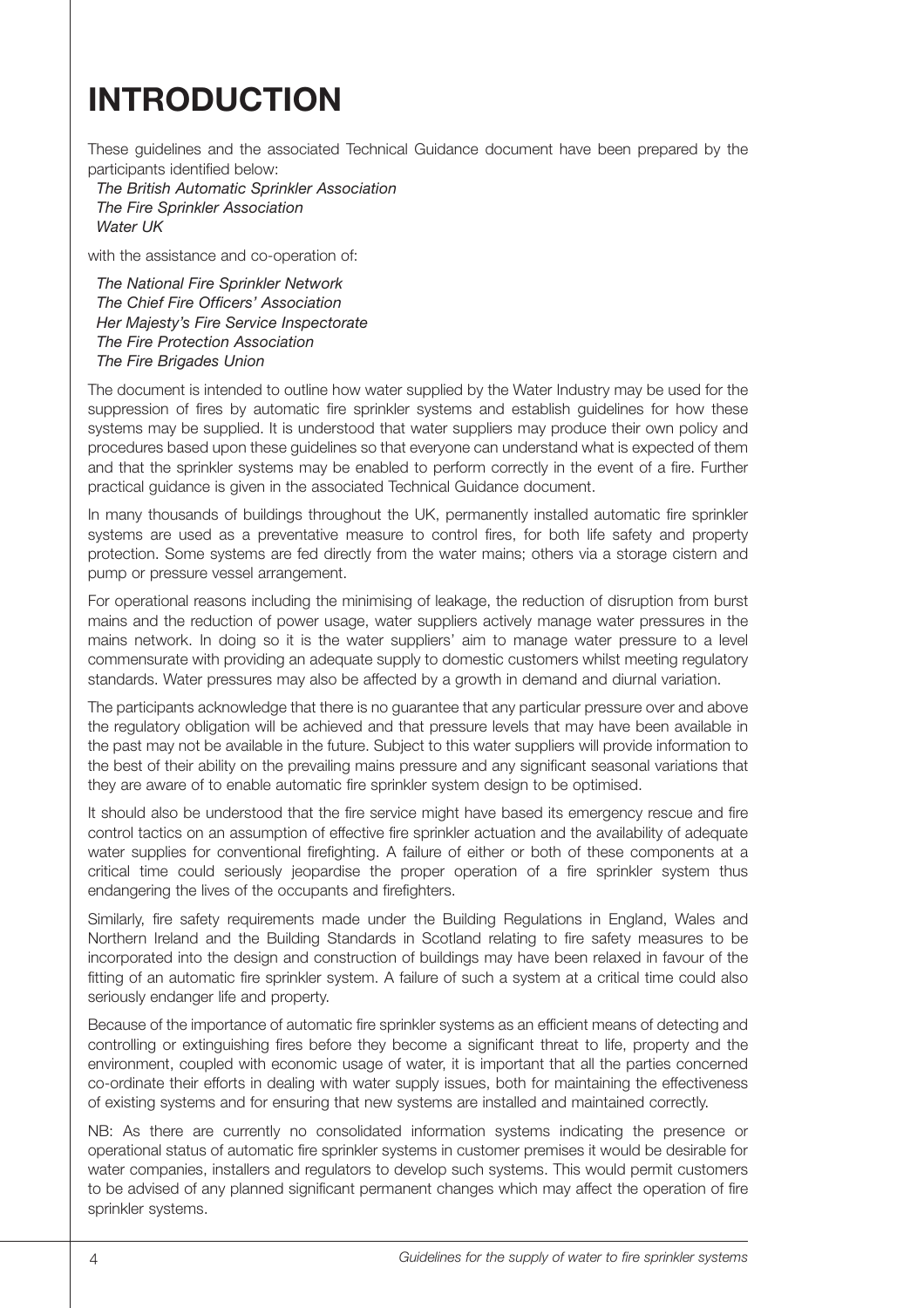### **SCOPE**

This document reflects the desire of the participants to maintain and develop the goodwill that currently exists. The document is intended to provide guidance for all to enable them to work together in a spirit of co-operation and so ensure good working relationships between their member companies. The participants recognise that by so doing they will reduce fire casualties and fire losses by improving the safety of the general public, through the provision of properly designed and installed automatic fire sprinkler systems, and the provision of water supplies to support those systems.

The document provides guidance on best practice for the participants involved, i.e.

- the water supplier;
- the automatic fire sprinkler system designer and installer;
- the automatic fire sprinkler system user (i.e. the water user);
- the automatic fire sprinkler system maintainer.

This guidance document refers to all types of automatic fire sprinkler systems supplied directly or indirectly by mains water in accordance with statutory obligations placed upon the water companies.

### **AGREED PRINCIPLES**

Subject to any legal requirements placed upon their member companies regarding the proper supply and use of public water, the participants agree that they will encourage their members, insofar as they are able, to:

- co-operate with each other at every level within their organisations in facilitating the provision of properly designed, installed and maintained automatic fire sprinkler systems and the provision of water supplies to support those systems; and
- provide clear and transparent methods of working with each other at both national and local level in support of a spirit of mutual co-operation and goodwill; and
- provide water supplies and install automatic fire sprinkler systems in accordance with the relevant legislation, British or European Standards and other recognised guidelines; and
- with regard to a specific automatic fire sprinkler installation, where a deviation from such Standards or guidelines affects the interests of the water supplier, then that deviation shall be agreed in writing locally with the parties concerned with the installation; and
- in the event of a dispute concerning the interpretation or application of these guidelines every attempt should be made to resolve the matter locally and at the appropriate level as swiftly as possible; and
- take all reasonable precautions to prevent the misappropriation of water or the commission of a related offence.

Any amendments to this document shall only be made with the consent in writing of the participants, or their successors following a joint review.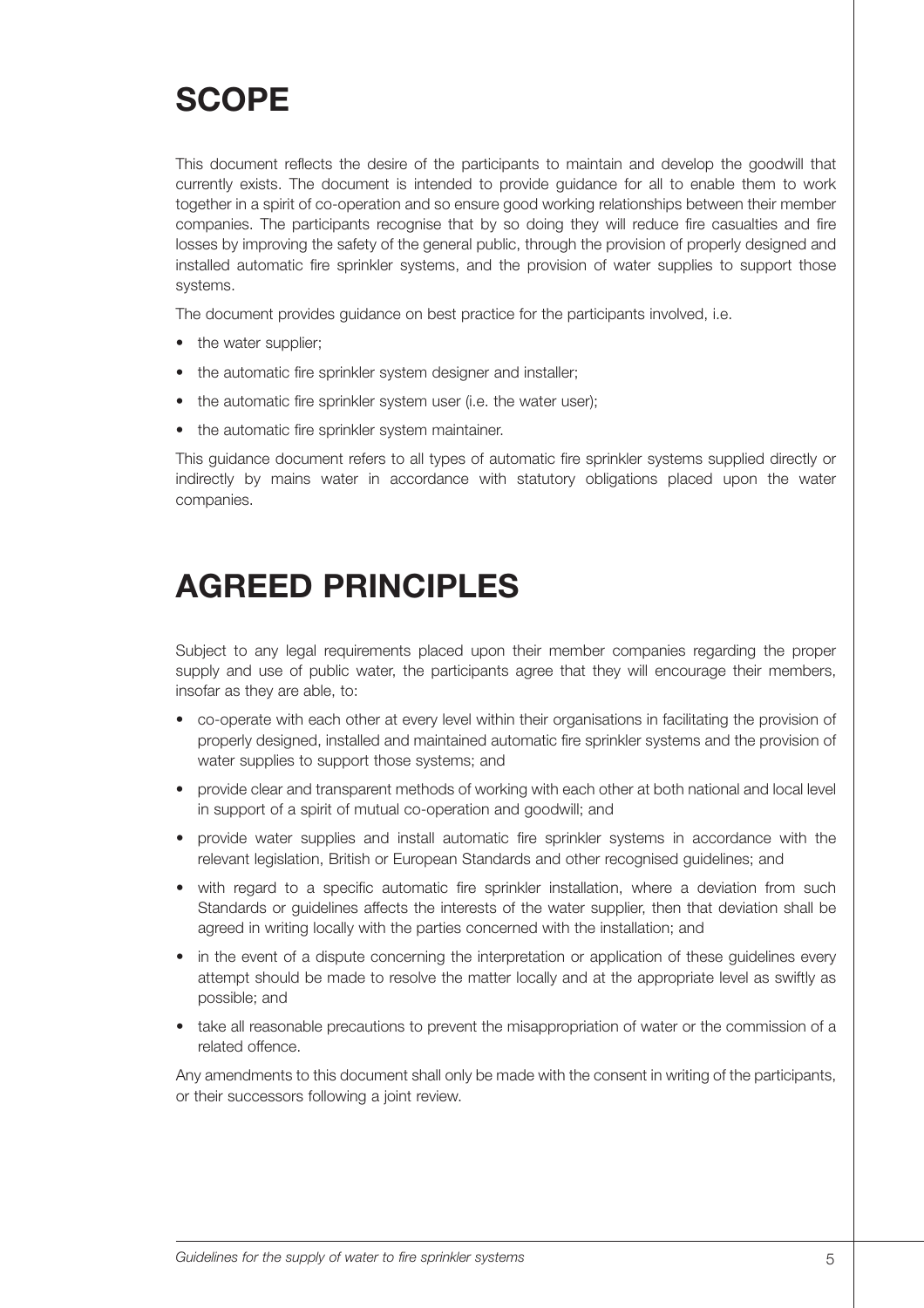## **WATER POLICY GUIDELINES**

#### **1. The Benefits of Sprinklers**

- **1.1** Automatic fire sprinkler systems have been in use for over 130 years. Sprinklers have, since the publication of BS 5306 Pt. 2 in 1990, been recognised as providing a vital life safety function in controlling the size of a fire to allow more time for escape of occupants. In the UK the majority of existing sprinkler systems have been designed and installed to the requirements of British Standard BS 5306 Part 2 and the *LPC Rules for Automatic Sprinkler Installations.* More recently systems have been introduced that are intended for the protection of life in domestic and residential property, and which are designed to BS DD 251. 2000.
- **1.2** An automatic fire sprinkler system is designed to:
	- detect a fire within a protected building, and
	- release water in the fire-affected area via the sprinkler heads, which contain heat sensitive elements designed to operate automatically at a pre-determined temperature [NB. Only those sprinklers in the vicinity of the fire operate], and
	- initiate a water flow-activated, audible, local alarm when a sprinkler head operates, and
	- transmit a signal to an approved alarm-receiving centre when required.
- **1.3** Records show that by this means of providing detection, alarm and localised water application, automatic fire sprinkler systems are very effective in preventing the development of major fires. In the UK no lives have been lost in fires in fully fire sprinkler protected buildings since the end of the Second World War.
- **1.4** In industrial and commercial automatic fire sprinkler systems about 60% of fires are controlled by four sprinkler heads or fewer. In domestic and residential sprinkler systems over 90% of fires are controlled by the activation of just one sprinkler head.
- **1.5** The volume of water used by a properly designed, installed and maintained automatic fire sprinkler system to control a fire will be significantly less than that used by the fire service to control and extinguish the same fire. In many cases this will be less than one tenth that which would have been used by the fire service.
- **1.6** In environmental terms automatic fire sprinkler systems make a valuable contribution by:
	- reducing the size and severity of fires, and
	- using water in the most effective and economical way to control fire, and
	- minimising the problems of contaminated firefighting water run-off.

#### **2. Sprinkler installations and their water supply needs**

- 2.1 Automatic fire sprinkler systems are designed to apply water at various rates depending on the risk being protected. To obtain the design flow of water from the sprinkler heads, water supply requirements are calculated for the pressure and flow to the system in accordance with the relevant standards or guidelines being employed.
- 2.2 Reliable water supplies are essential, the most common forms being:
	- direct connection to a water supplier's main, or
	- a stored and pumped water supply, or
	- large storage cisterns, with sufficient capacity to supply design flow for the specified time, or
	- small cisterns, with reduced capacity and dependent on the inflow from a water service pipe to make up the design capacity, or
	- a gravity supply from a storage cistern, or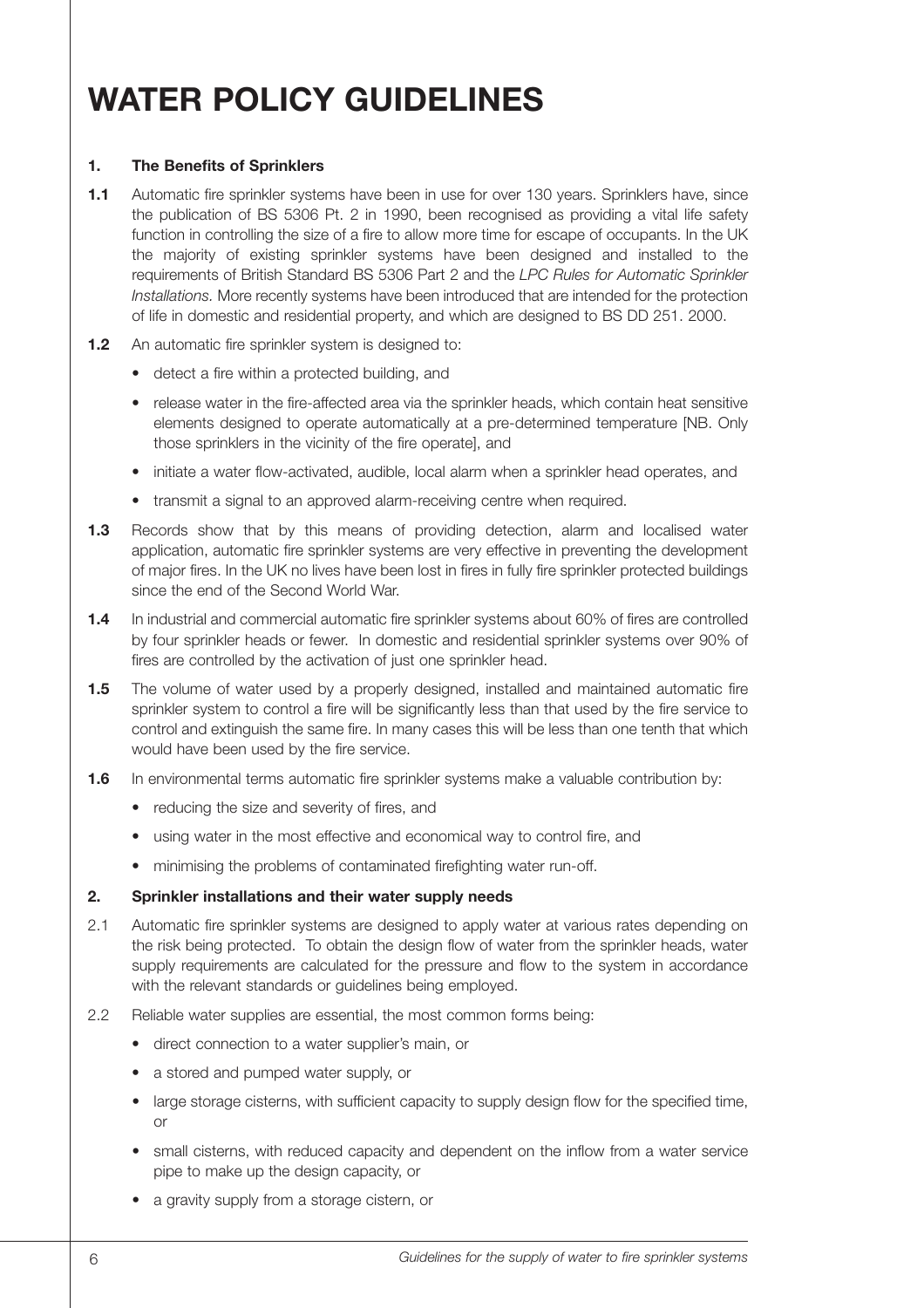- a pressurised vessel, or
- acceptable recycled water, e.g. rainwater recovery systems.
- 2.3 The water supply capacities, pressures and flow requirements vary, according to the classification of the fire hazard. Typical water requirements for a variety of automatic fire sprinkler systems are given in Annex A.
- 2.4 Domestic and residential occupancies include dwellings, residential care facilities, houses in multiple occupancy (HMOs), hostels and the like, and may be protected by automatic fire sprinkler systems directly supplied with mains water and designed in accordance with the relevant standards and guidelines.
- 2.5 Other occupancies such as shops, schools, offices and manufacturing facilities may also be protected by automatic fire sprinkler systems directly connected to the main(s) subject to the caveat expressed in paragraph 2.10.
- 2.6 To determine whether the required water pressure and the flow continue to be available, regular maintenance is needed to ensure that performance tests are carried out in accordance with the appropriate standard.
- 2.7 For automatic fire sprinkler systems designed for life safety protection in accordance with BS 5306 Pt. 2/ BS EN 12845: 2003 continuity and reliability of water supplies is essential. However, it should be noted that mains water supplies may be interrupted or modified for maintenance work, because of a failure in the supply system or other events beyond the water supplier's control. Designers should bear such possibilities in mind when specifying automatic fire sprinkler systems.
- 2.8 It is essential that automatic fire sprinkler systems are properly maintained to ensure correct operation when required. If this necessitates shutting off the system for any length of time, alternative precautions need to be instituted as required by the relevant standards or guidelines.
- 2.9 All participants recognise the importance of proper maintenance and testing of fire sprinkler systems in accordance with the relevant standards or guidelines and this should be brought to the attention of the system owner or user.
- 2.10 Any future deficiency of the automatic fire sprinkler system due to changes in the water supply characteristics shall be the responsibility of the property owner to remedy at their own expense.

#### **3. Water Supply and Associated Legislation**

- 3.1 The principal legislation through which water is supplied and controlled in England and Wales is:
	- (a) The Water Industry Act 1991 (as amended by the Water Act 2003); and
	- (b) The Water Supply (Water Fittings) Regulations 1999.
- 3.2 The principal legislation through which water is supplied and controlled in Scotland is:
	- (a) The Water Industry (Scotland) Act 2002, which prescribes requirements for the supply of water for non-domestic purposes in Scotland; and
	- (b) The Water Supply (Water Fittings) Regulations 1999 and the Byelaws (2000) in Scotland, which replaced the Water Byelaws 1986.
- 3.3 The principal legislation through which water is supplied and controlled in Northern Ireland is:
	- (a) The Water and Sewerage Services (Northern Ireland) Order 1973; and
	- (b) The Water Regulations (Northern Ireland) 1991.
- 3.4 Approved Document B Fire Safety 2000 to the Building Regulations 2000 in England and Wales refers in a number of places to requirements for the provision of automatic fire sprinkler systems.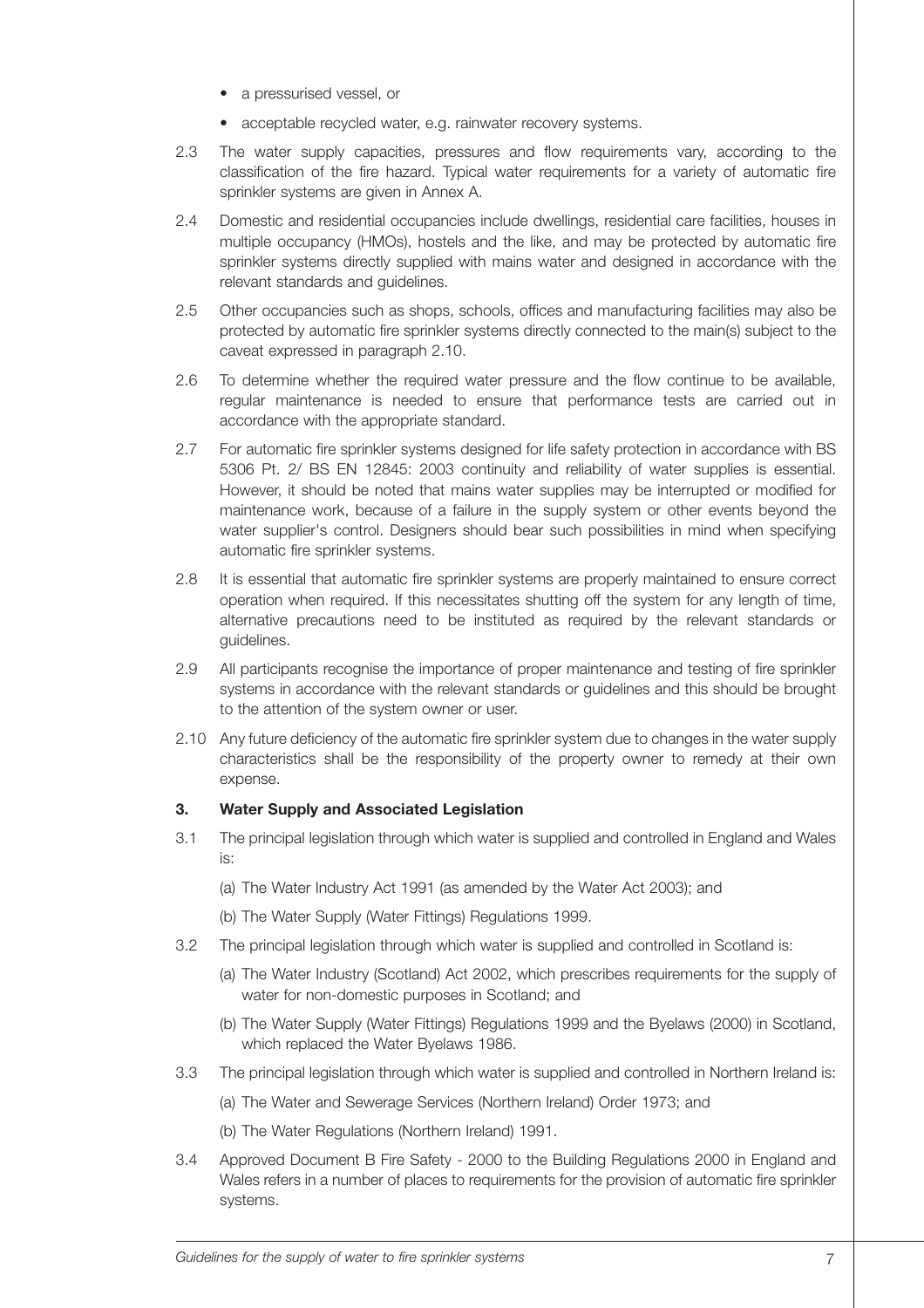#### **4. Conditions of Supply**

4.1 The principal requirements which water suppliers place upon customers are to ensure that installations are designed and installed to avoid waste, undue consumption, misuse, contamination of water and erroneous measurement and to ensure compliance with the regulations throughout their useful life.

In particular:

- all materials and fittings used in systems that are directly connected to the water supplier's mains must comply with the requirements of the Water Supply (Water Fittings) Regulations 1999, and
- all below and above ground water pipes on private ground used solely for an automatic fire sprinkler system shall be identified by marking tape or some other suitable means.
- 4.2 Automatic fire sprinkler systems may be supplied independently of domestic or industrial supplies. They need not be metered dependent upon adequate safeguards against fraud being provided. In accordance with section 147 of the Water Industry Act 1991, no charge may be made for water used for firefighting, testing firefighting equipment or training people for fire fighting. This applies to automatic fire sprinkler systems.
- 4.3 The service pipe for the automatic fire sprinkler supply must be fitted with an isolating valve.
- 4.4 The service pipe must be fitted with an appropriate backflow prevention device to protect against backflow from the automatic fire sprinkler system. Maintenance of this device is the sprinkler user's responsibility.
- 4.5 Dual connections to mains in different pressure zones are not permitted; except where there is no practical alternative and there is no possibility of flow taking place between the two zones.
- 4.6 Dual connections to different mains in the same pressure zone may be acceptable by agreement with the water company, provided the pressures at the points of connection are similar. Backflow prevention would be particularly important in such situations.
- 4.7 Dual connections of treated water supplies and any other sources are not permitted other than via a cistern or tank fitted with an appropriate air gap.
- 4.8 Where the automatic fire sprinkler system is supplied by pumping from a storage cistern the inlet pipe to the storage cistern from the water suppliers' mains must have an automatic level control and an appropriate air gap or an arrangement of fittings as prescribed in the Water Regulations. The storage cistern should also be fitted with a warning pipe or level device to indicate if the cistern is overfilled.
- 4.9 Existing regulations may prohibit the direct connection of booster pumps to the water supplier's mains. On the basis that the activation of a fire sprinkler system is a rare but vital event, an exception should be made for automatic fire sprinkler systems, subject to agreeing details with the water supplier.
- 4.10 The provision of water storage for automatic fire sprinkler systems will not normally be required as a condition of supply (subject to paragraphs 2.6, 2.7 and 2.10 above).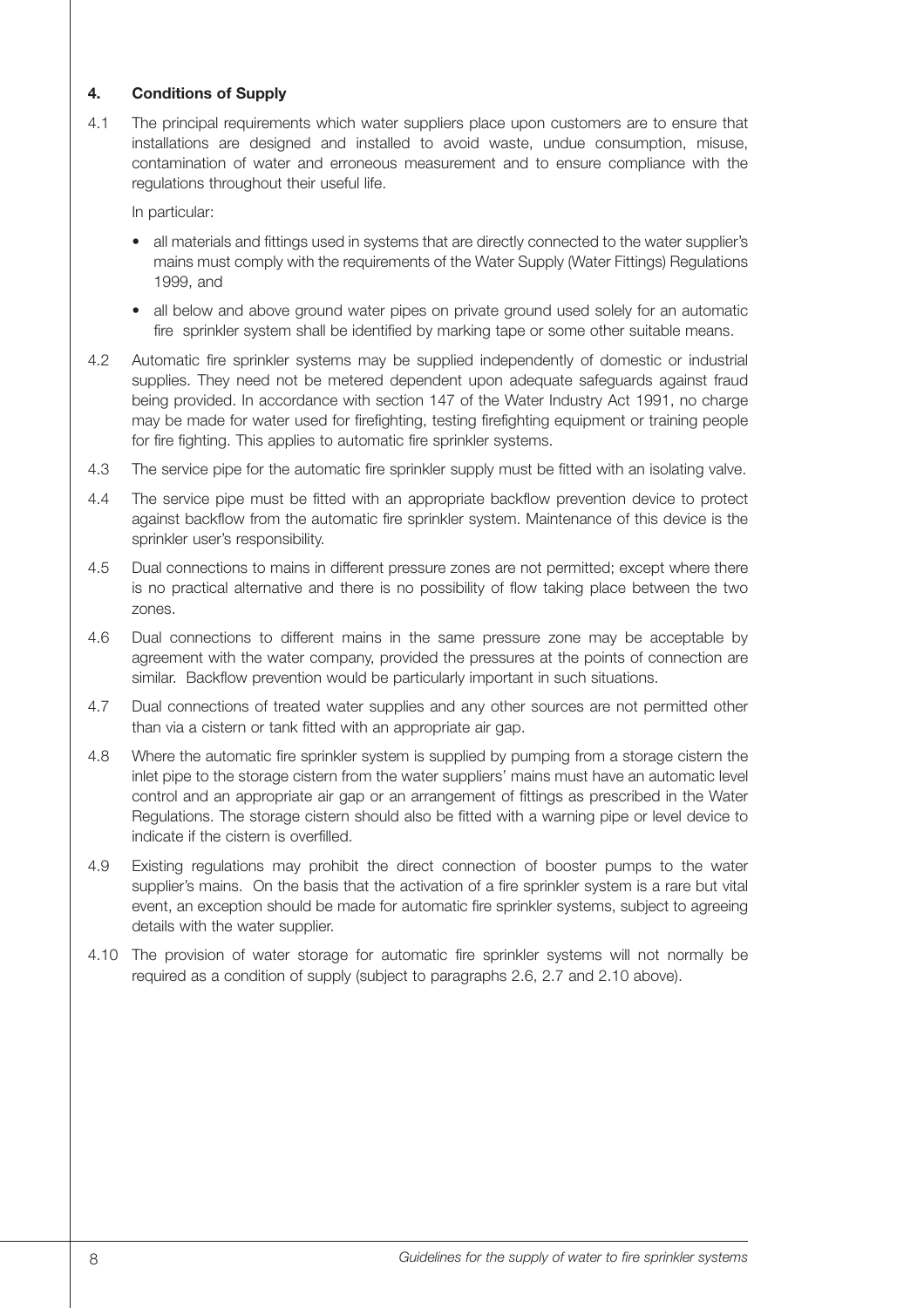# **CONCLUSIONS**

The participants to the document recognise that automatic fire sprinkler systems have a valuable role to play in the protection of both life and property from fire and in the reduction of environmental damage such fires can cause. The participants also recognise that the water used by automatic fire sprinkler systems:

- **1** is a legitimate use of water, and
- **2** is free of charge, and
- **3** is a potential risk for fraud against which adequate safeguards must be provided, and
- **4** must pass through an appropriate and approved backflow prevention device, and
- **5** should be separately distributed from domestic or commercial use of water within the property: and
- **6** may be supplied to the sprinkler system by a variety of methods.

### **ACKNOWLEDGEMENTS**

Acknowledgement is gratefully given to the Fire Protection Association whose 1998 document LPC Guidelines for the Supply of Water to Automatic Sprinkler Systems for Fire Protection formed the basis for this document and the other bodies listed below who assisted in, or co-operated with, the production of this document.

*Fire Protection Association National Fire Sprinkler Network Her Majesty's Fire Service Inspectorate The Chief Fire Officers' Association The Fire Brigades Union* 

### **ANNEX A**

Typical flow rates for different types of sprinkler systems

| Type of property/<br>hazard | Min operating<br>pressure at head<br>bar | <b>Typical design</b><br>flow<br>L/min | Design max<br>no. of heads<br>operating | Max design<br>flow<br>L/min |
|-----------------------------|------------------------------------------|----------------------------------------|-----------------------------------------|-----------------------------|
| Domestic dwelling           | 0.5                                      | 60                                     | 2                                       | 84                          |
| Residential (ie HMO)        | 0.5                                      | 60                                     | 4                                       | 168                         |
| Light Hazard                | 0.7                                      | 94                                     | 4                                       | 190                         |
| Ordinary Hazard I           | 1.0                                      | 375                                    | 6                                       | 540                         |
| Ordinary Hazard II          | 1.4                                      | 725                                    | 12                                      | 1,000                       |
| Ordinary Hazard III         | 1.7                                      | 1,100                                  | 18                                      | 1,350                       |
| Ordinary Hazard IIIS        | 2.0                                      | 1.800                                  | 30                                      | 2.100                       |

Domestic and Residential installations are defined in BS DD251:2000. Ordinary Hazard I etc is defined by BS 5306 Part 2 and LPC Rules for Automatic Sprinkler Installations.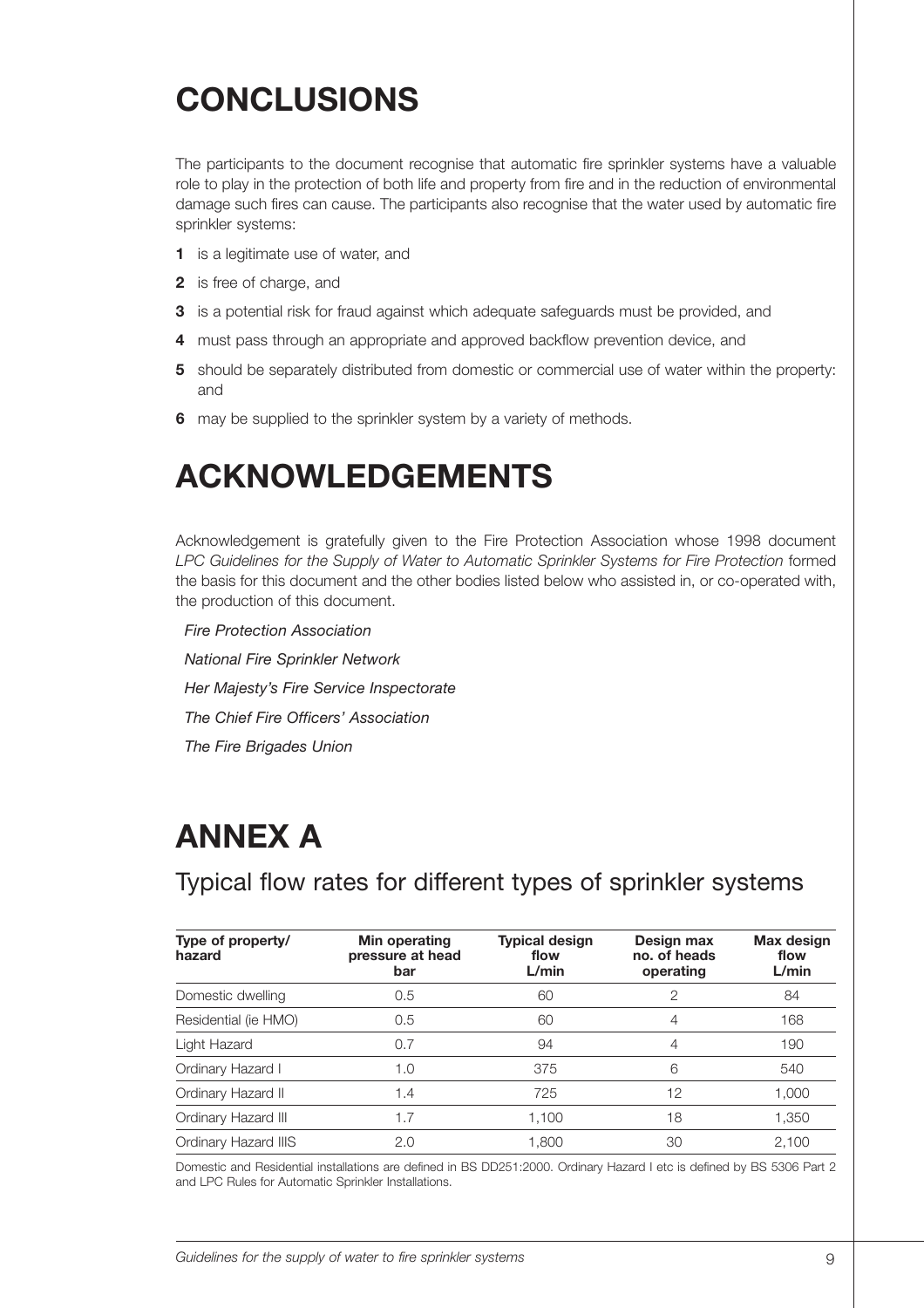## **ANNEX B**

### Glossary of terms

#### **Backflow preventer**

Check valve that will seat at zero flow.

#### **Backflow prevention**

Arrangement of pipe and fittings designed to prevent reverse flow and back siphonage of potential contaminants into the water supply.

#### **Check meter**

A meter not used for collecting revenue.

#### **Check valve**

Device to ensure that water only flows in the single intended direction in a pipe.

#### **Cistern**

Water storage vessel with a water surface exposed to atmospheric pressure.

#### **Communication pipe**

The section of service pipe owned and maintained by the Water Undertaker.

#### **Domestic supply**

Supply to points of demand within premises using water for domestic purposes, i.e. drinking, cooking, washing, bathing, sanitary purposes, central heating, food preparation. For a full definition refer to Water Industry Act 1991, section 218.

#### **Downstream**

In the direction of normal flow of the water in a pipe.

#### **Priority demand valve**

Device automatically operated by control system to isolate the flow to the domestic system in the event of a fire, thus ensuring all available pressure and flow is directed to the sprinkler system.

#### **Pump and tank supply**

Supply of water from a storage cistern via a booster pump to ensure adequate pressure and flow to meet sprinkler system requirements.

#### **Service pipe**

The branch from a water main to the first internal stop valve intended to provide a supply of water to a specific customer or group of customers.

#### **Sprinkler head**

The outlet fitting from which water is discharged in a spray pattern to control fires.

#### **Sprinkler system**

The assembly of pipes, fittings and valves to distribute water under pressure to sprinkler heads.

#### **Stop valve**

Device to isolate the supply of water. Also referred to as a 'stop tap'.

#### **Supply pipe**

The section of service pipe owned and maintained by the customer.

#### **Upstream**

In the direction opposite to the normal flow of water flow in a pipe.

#### **Water main**

Pipe belonging to the Water Undertaker (Water Company) installed with the purpose of providing a general supply of water.